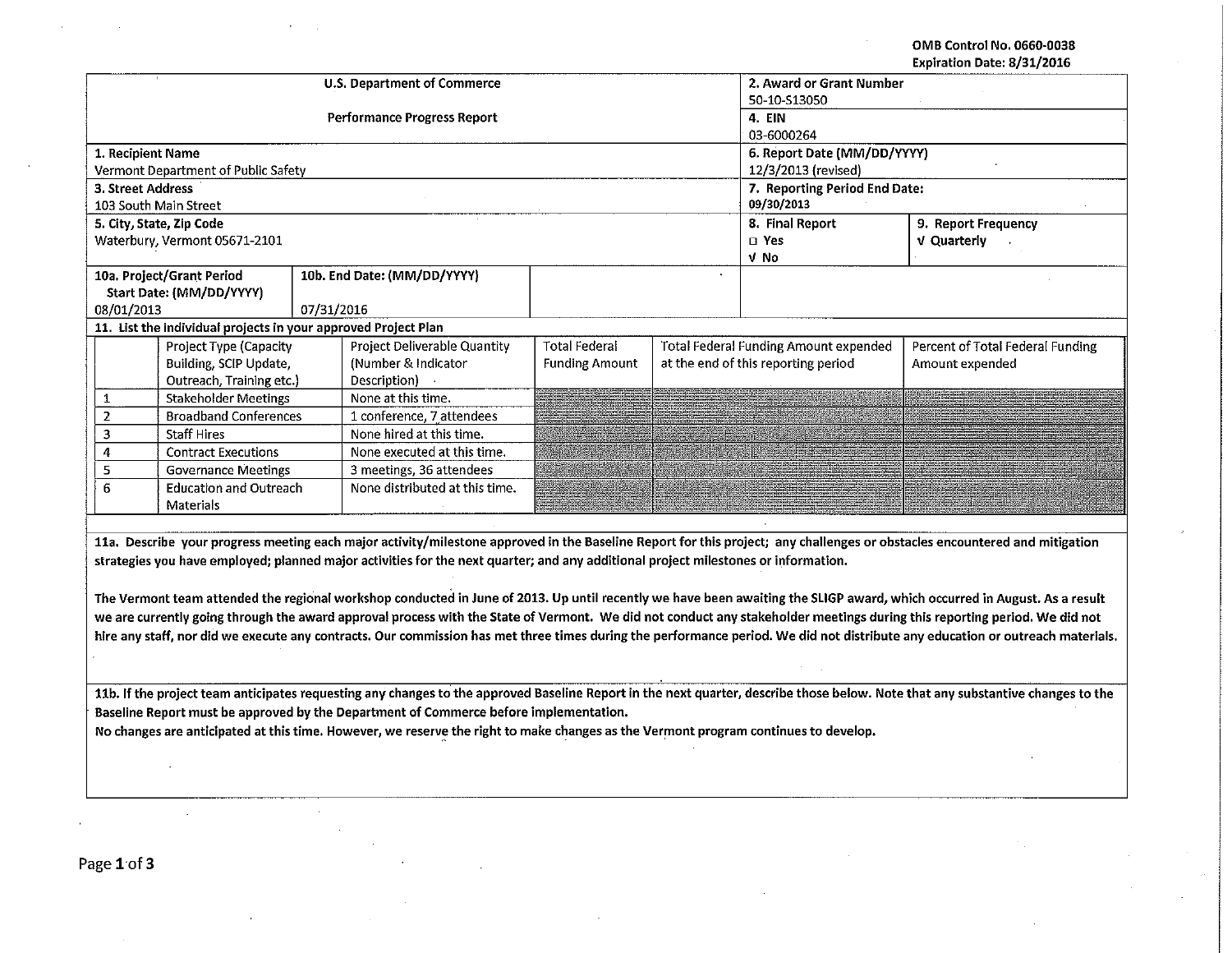llc. Provide any other information that would be useful to NTIA as it assesses this project's progress.

None at this time.

lld. Describe any success stories or best practices you have identified. Please be as specific as possible. None at this time.

## 12. Personnel

12a. If the project is not fully staffed, describe how any lack of staffing may impact the project's time line and when the project will be fully staffed.

The Department of Public Safety is waiting on approval to proceed with this award from the State of Vermont's Joint Fiscal Office (JFO). Once the JFO has given their approval we will then start the hiring process for the Project Manager and the Temporary Employees. We hope to be able to hire the Project Manager in the second quarter and the Temporary Employees in the third quarter of year one.

12b. Staffing Table

|                                                                                                                                       | <b>Job Title</b>                                | FTE %             |              |          |       | Project(s) Assigned |                        |                        | Change                   |  |
|---------------------------------------------------------------------------------------------------------------------------------------|-------------------------------------------------|-------------------|--------------|----------|-------|---------------------|------------------------|------------------------|--------------------------|--|
|                                                                                                                                       |                                                 |                   |              |          |       |                     |                        |                        |                          |  |
|                                                                                                                                       |                                                 |                   |              |          |       |                     |                        |                        |                          |  |
|                                                                                                                                       |                                                 |                   | $\mathbf{A}$ |          |       |                     |                        |                        |                          |  |
|                                                                                                                                       |                                                 |                   |              |          |       |                     |                        |                        |                          |  |
|                                                                                                                                       |                                                 |                   |              |          |       |                     |                        |                        |                          |  |
|                                                                                                                                       |                                                 |                   |              |          |       |                     |                        |                        | $\overline{\phantom{a}}$ |  |
|                                                                                                                                       |                                                 |                   |              |          |       |                     |                        |                        |                          |  |
|                                                                                                                                       |                                                 |                   |              |          |       |                     |                        |                        |                          |  |
|                                                                                                                                       |                                                 |                   |              |          |       |                     |                        |                        |                          |  |
|                                                                                                                                       |                                                 |                   |              | Add Row  |       | Remove Row          |                        |                        |                          |  |
|                                                                                                                                       |                                                 |                   |              |          |       |                     |                        |                        |                          |  |
|                                                                                                                                       | 13. Subcontracts (Vendors and/or Subrecipients) |                   |              |          |       |                     |                        |                        |                          |  |
| 13a. Subcontracts Table - Include all subcontractors. The totals from this table must equal the "Subcontracts Total" in Question 14f. |                                                 |                   |              |          |       |                     |                        |                        |                          |  |
|                                                                                                                                       |                                                 |                   |              |          |       |                     |                        |                        |                          |  |
| Name                                                                                                                                  | Subcontract Purpose                             | Type              | RFP/RFQ      | Contract | Start | End                 | <b>Total Federal</b>   | <b>Total Matching</b>  | Project and % Assigned   |  |
|                                                                                                                                       |                                                 | (Vendor/Subrec.)  | Issued       | Executed | Date  | Date                | <b>Funds Allocated</b> | <b>Funds Allocated</b> |                          |  |
|                                                                                                                                       |                                                 |                   | (Y/N)        | (Y/N)    |       |                     |                        |                        |                          |  |
| <b>TBD</b>                                                                                                                            | Project Manager for                             | Personal Services | Ν            | N        | TBD   | TBD                 | 199,840.00             | 0                      | 0%                       |  |
|                                                                                                                                       | <b>Technical Support</b>                        | Contract          |              |          |       |                     |                        |                        |                          |  |
|                                                                                                                                       |                                                 |                   |              |          |       |                     |                        |                        |                          |  |

According to the Paperwork Reduction Act, as amended, no persons are required to respond to a collection of information unless it displays a currently valid OMB control number. Public reporting burden for this collection of information is estimated to average 10 hours per response for the application process, including time for reviewing instructions, searching existing data sources, gathering and maintaining the data needed, and completing and reviewing the collection of information. Send comments regarding the burden estimate or any other aspect of this

Page 2 of 3